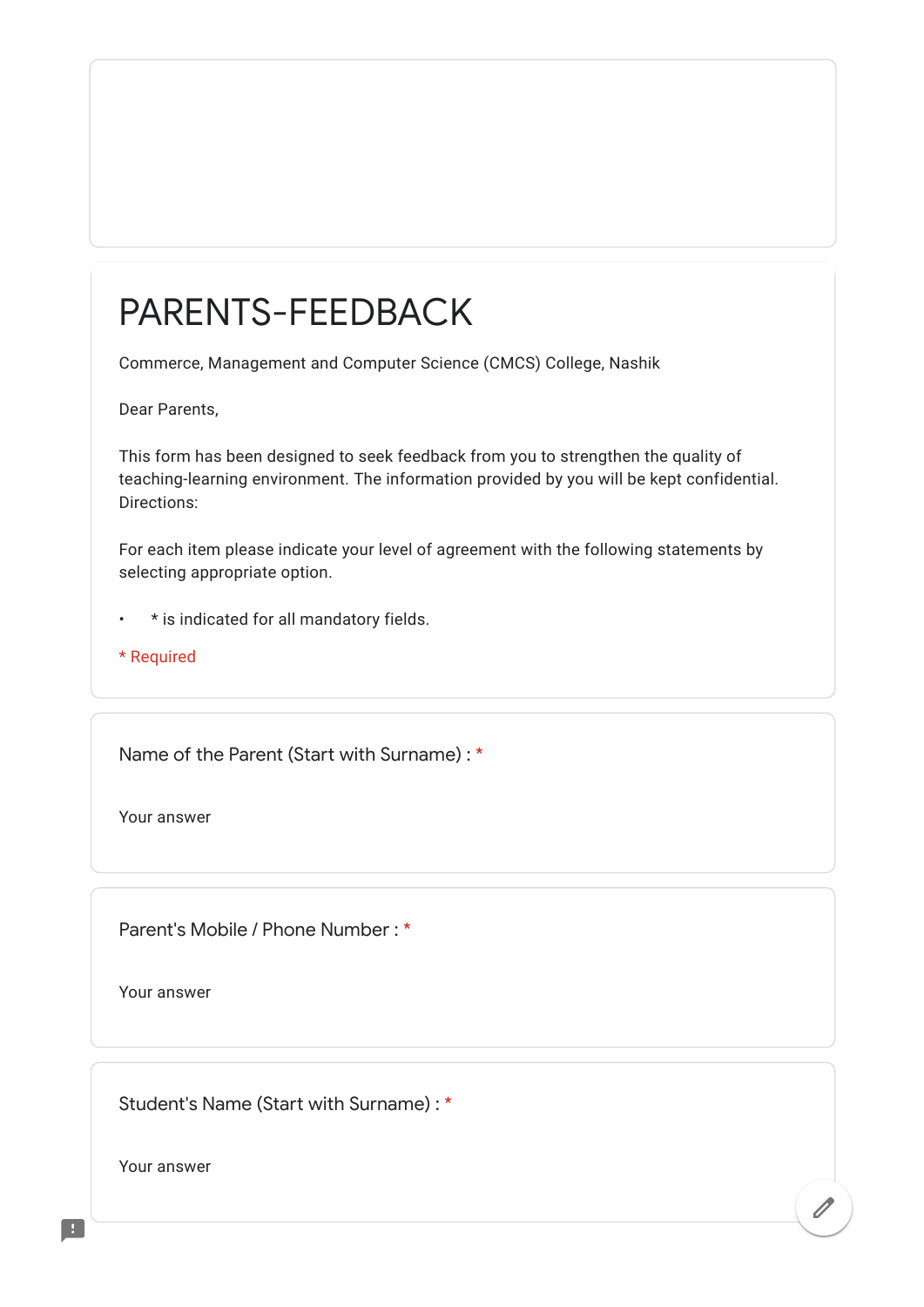| Student's Course / Degree: * |
|------------------------------|
|------------------------------|

|  | Com. |
|--|------|
|  |      |

- B. B. A.
- B. Sc. Computer Science
- M. Sc. Computer Science
- B.B.A. (Computer Applications) / B.C.A.

• The syllabus is designed so as to enhance student's employability : \*

|  | <b>Strongly Agree</b> |
|--|-----------------------|
|--|-----------------------|

- Agree
- Not Sure
- Disagree
- Strongly Disagree

• The syllabus focuses on the development of dynamic personality : \*

 $\bigg)$ 

Strongly Agree

Agree

Not Sure



H

Strongly Disagree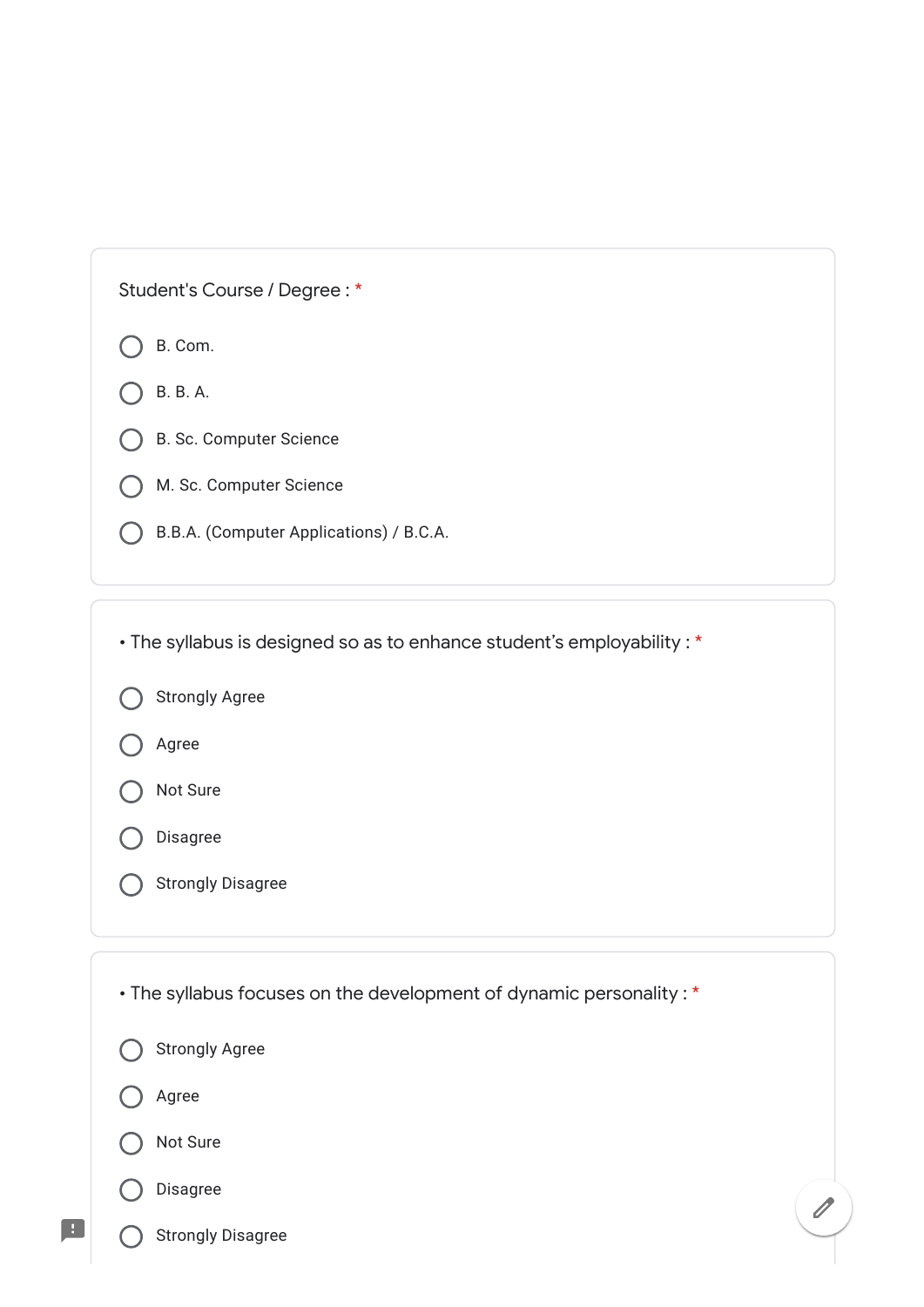| * The content of syllabus is designed in depth to meet the need of industry : * |  |
|---------------------------------------------------------------------------------|--|
| <b>Strongly Agree</b>                                                           |  |
| Agree                                                                           |  |
| Not Sure                                                                        |  |
| <b>Disagree</b>                                                                 |  |
| <b>Strongly Disagree</b>                                                        |  |
|                                                                                 |  |

• The college campus has adequate infrastructure : \*

|  | <b>Strongly Agree</b> |  |
|--|-----------------------|--|
|--|-----------------------|--|

Agree



Disagree

Strongly Disagree  $\bigcap$ 

Strongly Agree Agree Not Sure Disagree Strongly Disagree • The classrooms are clean and well maintained : \*

 $\overline{\mathscr{O}}$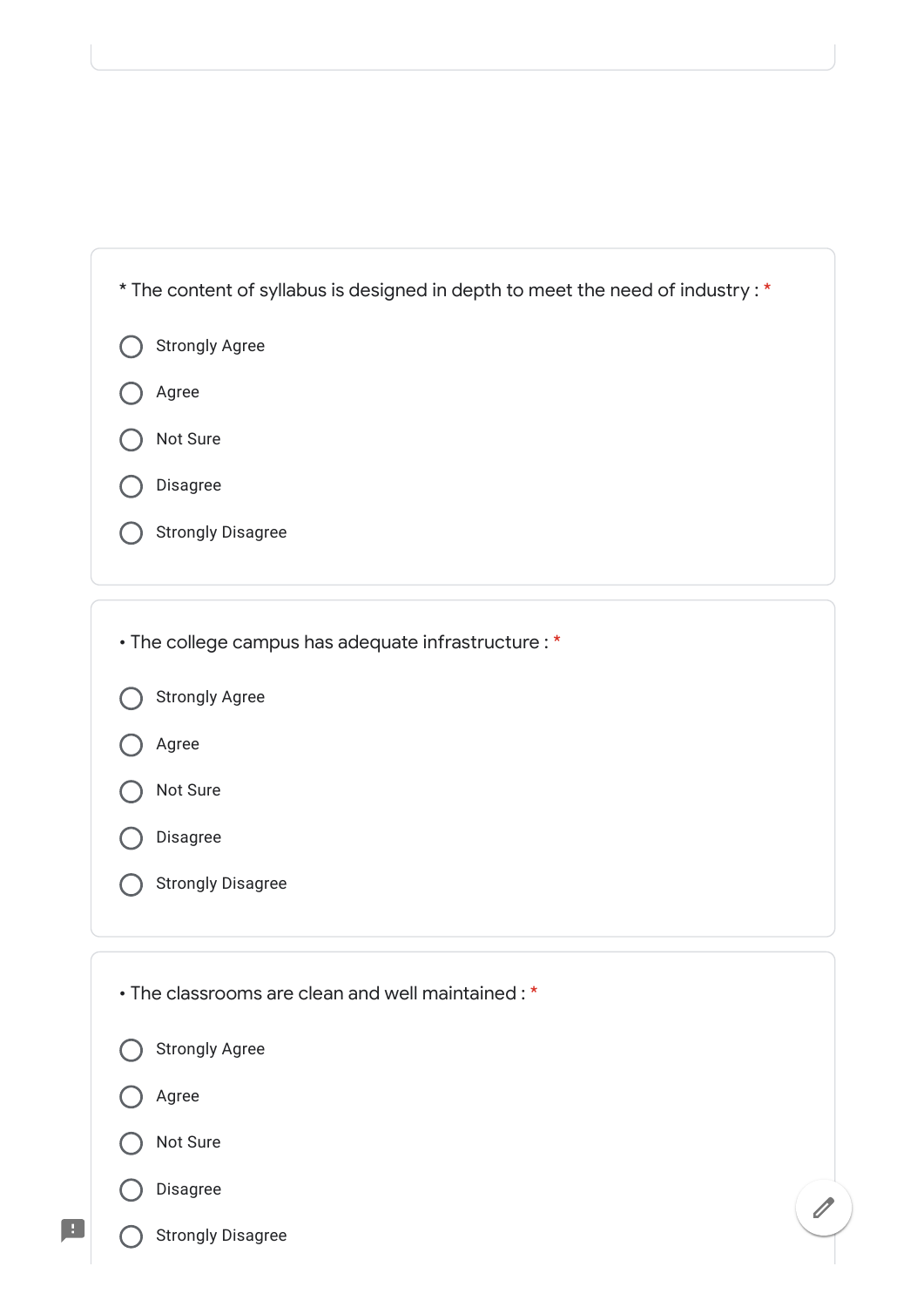| • Clean drinking water is available in the college campus: * |  |
|--------------------------------------------------------------|--|
| <b>Strongly Agree</b>                                        |  |
| Agree                                                        |  |
| Not Sure                                                     |  |
| Disagree                                                     |  |
| <b>Strongly Disagree</b>                                     |  |
|                                                              |  |

| • Toilets / washrooms are clean and properly maintained : * |  |
|-------------------------------------------------------------|--|
| <b>Strongly Agree</b>                                       |  |
| Agree                                                       |  |
| Not Sure                                                    |  |
| Disagree                                                    |  |
| <b>Strongly Disagree</b>                                    |  |
|                                                             |  |
| • The campus is green and eco-friendly: *                   |  |
| <b>Strongly Agree</b>                                       |  |
| Agree                                                       |  |

 $\overline{\mathscr{O}}$ 

Not Sure (

## Disagree  $\left( \begin{array}{c} \end{array} \right)$

 $\blacksquare$ 

Strongly Disagree  $\bigcap$